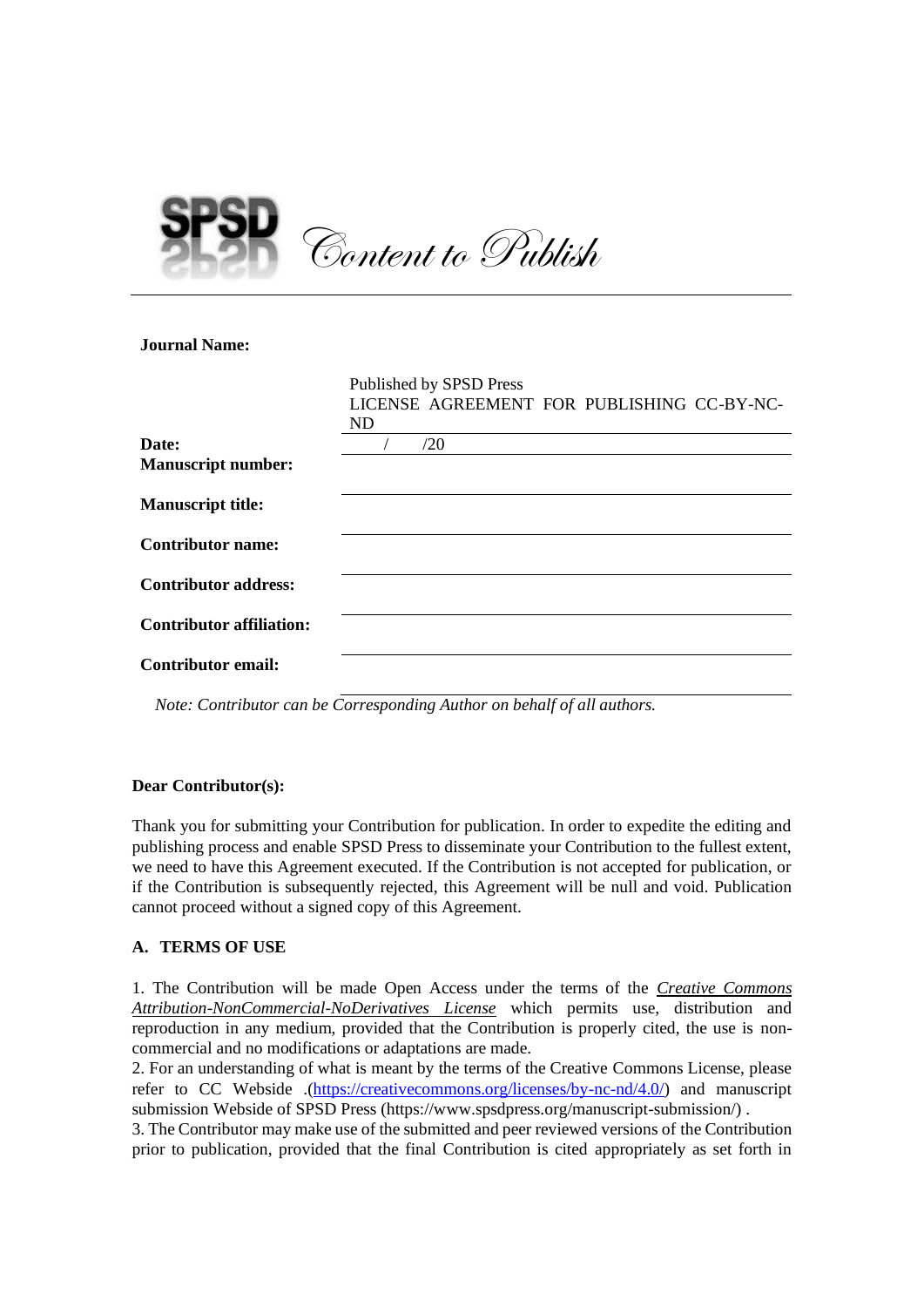paragraph F below. Nothing herein shall permit dual publication in violation of journal ethical practices.

4. SPSD Press reserves the right to require changes to the Contribution, including changes to the length of the Contribution, a condition of acceptance.

SPSD Press reserves the right, notwithstanding acceptance, not to publish the Contribution if for any reason such publication would in the reasonable judgment of SPSD Press, result in legal liability or violation of journal ethical practices.

### **B. RETAINED RIGHTS**

The Contributor or, if applicable, the Contributor's Employer, retains all proprietary rights in addition to copyright, such as patent rights in any process, procedure or article of manufacture described in the Contribution.

### **C. LICENSE**

In order to facilitate dissemination of the Contribution in accordance with paragraph A above and exploitation of derivative works, the Contributor grants to SPSD Press, during the full term of the Contributor's copyright and any extensions or renewals, a non-exclusive license of all rights of copyright in and to the Contribution, and all rights therein, including but not limited to the right to publish, republish, transmit, sell, distribute and otherwise use the Contribution in whole or in part in electronic and print editions of the Journal and in derivative works throughout the world, in all languages and in all media of expression now known or later developed, and to license or permit others to do so ("Rights"), for non-commercial purposes, and an exclusive license to exploit such Rights for commercial purposes and/or to create derivative works.

#### **D. CONTRIBUTIONS OWNED BY EMPLOYER**

If the Contribution was written by the Contributor in the course of the Contributor's employment (as a "work-made-for-hire") and the employer owns the copyright in the Contribution, then the employer company/institution must execute this Agreement (in addition to the Contributor) in the space provided below. In such case, the company/institution hereby grants to SPSD Press, during the full term of copyright, a non-exclusive license of all rights of copyright in and to the Contribution for the full term of copyright throughout the world as specified in paragraph C above. For company/institution-owned work, signatures cannot be collected electronically and so instead please print off this Agreement, ask the appropriate person in your company/institution to sign the Agreement as well as yourself in the space provided below, and send the signed Agreement to SPSD Press .

# **E. GOVERNMENT CONTRACTS**

In the case of a Contribution prepared under U.S. Government contract or grant, the U.S. Government may reproduce, without charge, all or portions of the Contribution and may authorize others to do so, for official U.S. Government purposes only, if the U.S. Government contract or grant so requires. (U.S. Government, U.K. Government, and other government employees: see notes at end.)

# **F. COPYRIGHT NOTICE**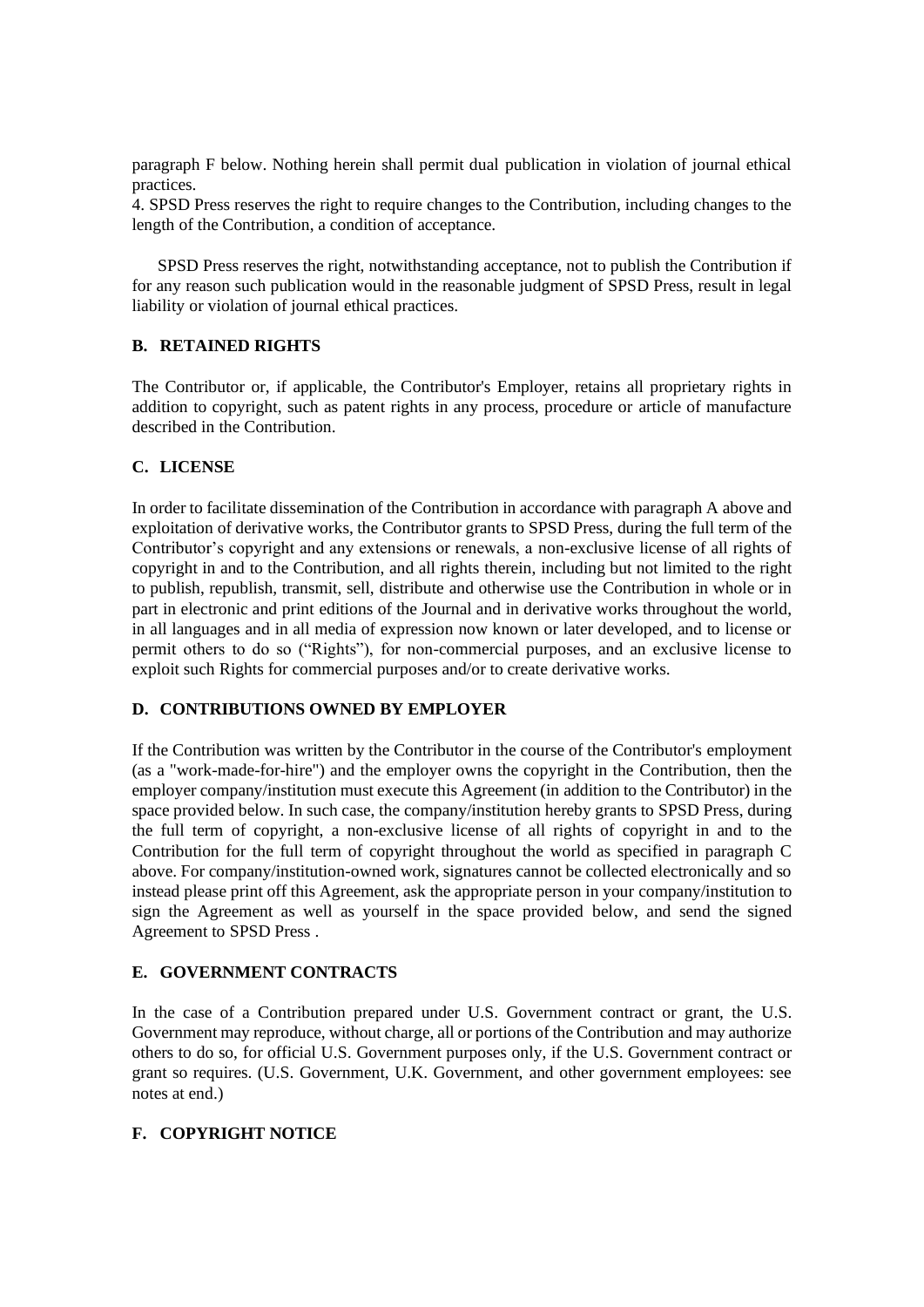The Contributor and the company/institution agree that any and all copies of the Contribution or any part thereof distributed or posted by them in print or electronic format as permitted herein will include the notice of copyright as stipulated in the Journal and a full citation to the final published version of the Contribution in the Journal as published by SPSD Press.

# **G. CONTRIBUTOR'S REPRESENTATIONS**

The Contributor represents that the Contribution is the Contributor's original work, all individuals identified as Contributors actually contributed to the Contribution, and all individuals who contributed are included. If the Contribution was prepared jointly, the Contributor has informed the co-Contributors of the terms of this Agreement and has obtained their written permission to execute this Agreement on their behalf. The Contribution is submitted only to this Journal and has not been published before, has not been included in another manuscript, and is not currently under consideration or accepted for publication elsewhere. If excerpts from copyrighted works owned by third parties are included, the Contributor shall obtain written permission from the copyright owners for all uses as set forth in the standard permissions form or the Journal's Author Guidelines, and show credit to the sources in the Contribution. The Contributor also warrants that the Contribution and any submitted Supporting Information contains no libelous or unlawful statements, does not infringe upon the rights (including without limitation the copyright, patent or trademark rights) or the privacy of others, or contain material or instructions that might cause harm or injury and only utilize data that has been obtained in accordance with applicable legal requirements and Journal policies. The Contributor further warrants that there are no conflicts of interest relating to the Contribution, except as disclosed. Accordingly, the Contributor represents that the following information shall be clearly identified on a page of the Contribution:

(1) All financial and material support for the research and work;

(2) Any financial interests the Contributor or any co-Contributors may have in companies or other entities that have an interest in the information in the Contribution or any submitted Supporting Information (e.g., grants, advisory boards, employment, consultancies, contracts, honoraria, royalties, expert testimony, partnerships, or stock ownership); and

(3) Indication of no such financial interests if appropriate.

# **H. USE OF INFORMATION**

The Contributor acknowledges that, during the term of this Agreement and thereafter, SPSD Press may process the Contributor's personal data, including storing or transferring data outside of the country of the Contributor's residence, in order to process transactions related to this Agreement and to communicate with the Contributor. By entering into this Agreement, the Contributor agrees to the processing of the Contributor's personal data (and, where applicable, confirms that the Contributor has obtained the permission from all other contributors to process their personal data). SPSD Press shall process such personal data in accordance with Wiley's Privacy Policy located at:

<https://www.spsdpress.org/publication-ethics/>

■ I agree to the OPEN ACCESS AGREEMENT as shown above, consent to execution and delivery of the Open Access Agreement electronically and agree that an electronic signature shall be given the same legal force as a handwritten signature, and have obtained written permission from all other contributors to execute this Agreement on their behalf.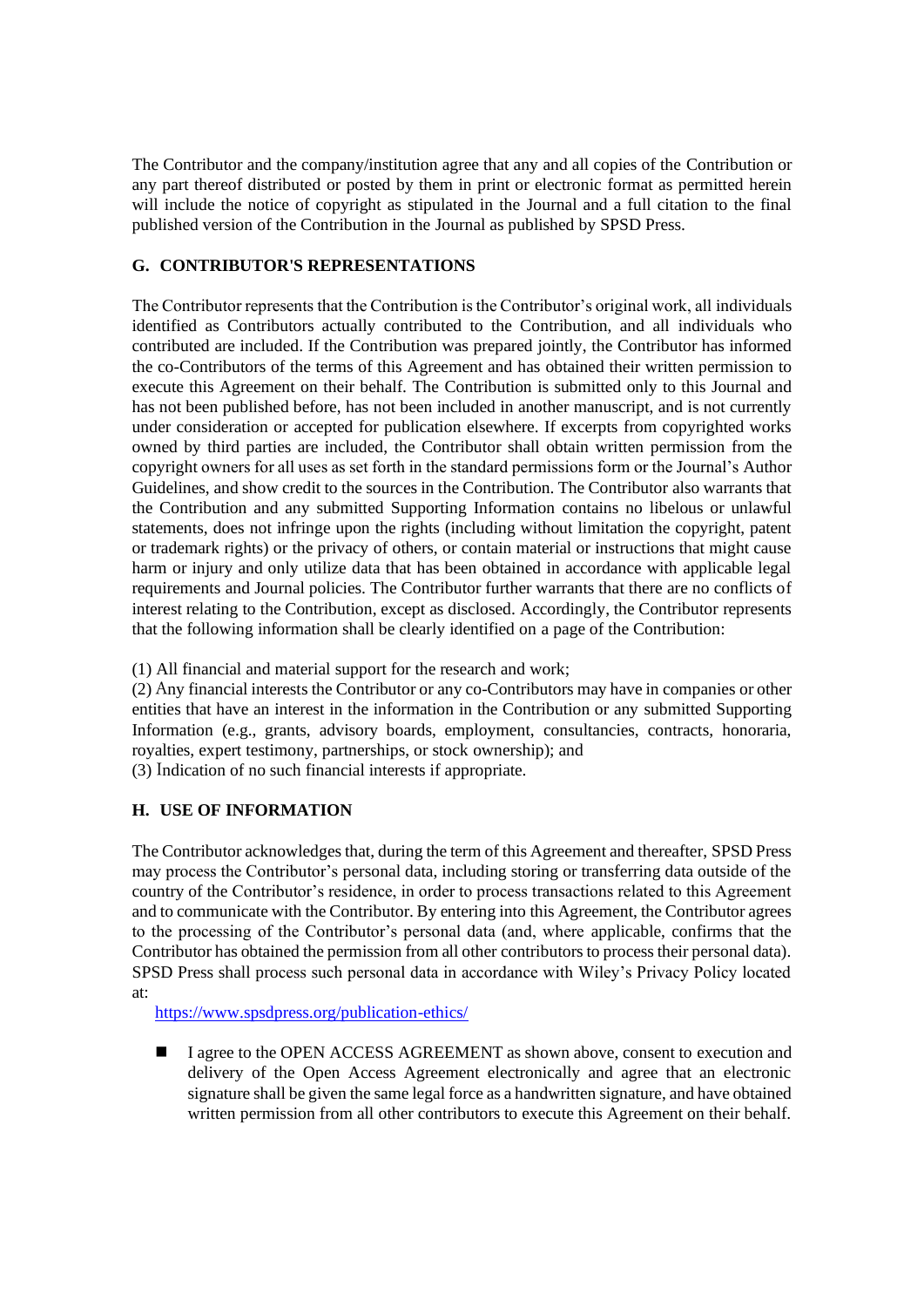Contributor's signature

Date

\_\_\_\_\_\_\_\_\_\_\_

Type or print name and title

\_\_\_\_\_\_\_\_\_\_\_\_\_\_\_\_\_\_\_\_\_\_\_\_\_\_\_\_\_\_\_\_\_\_\_

\_\_\_\_\_\_\_\_\_\_\_\_\_\_\_\_\_\_\_\_\_\_\_\_\_\_\_\_\_\_\_\_\_\_\_\_\_\_\_\_\_ \_\_\_\_\_\_\_\_\_\_\_\_\_\_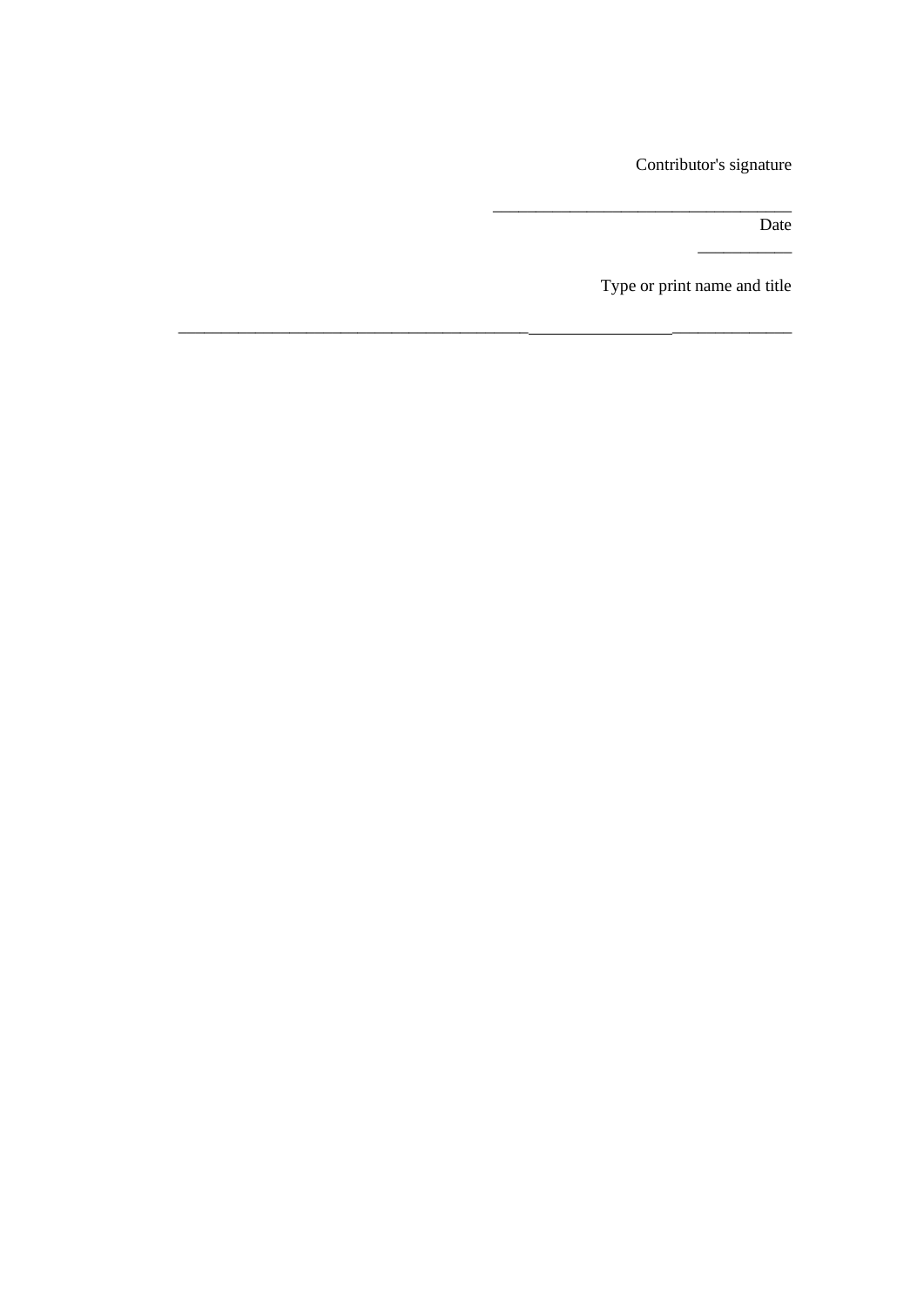#### **SELECT FROM OPTIONS BELOW:**

#### **[ ] Contributor-owned work**

#### **[ ] U.S. Government work**

l

Note to U.S. Government Employees

A contribution prepared by a U.S. federal government employee as part of the employee's official duties, or which is an official U.S. Government publication, is called a "U.S. Government work", and is in the public domain in the United States. Contributor acknowledges that the Contribution will be published in the United States and other countries. If the Contribution was not prepared as part of the employee's duties or is not an official U.S. Government publication, it is not a U.S. Government work.

#### **[ ] U.K. Government work (Crown Copyright)**

Note to U.K. Government Employees

For Crown Copyright this form cannot be completed electronically and should be printed off, signed in the Contributor's signatures section above by the appropriately authorized individual and uploaded to the Wiley Author Services Dashboard. For production editor contact details please visit the Journal's online author guidelines. The rights in a contribution prepared by an employee of a UK government department, agency or other Crown body as part of his/her official duties, or which is an official government publication, belong to the Crown and must be made available under the terms of the Open Government Licence. Contributors must ensure they comply with departmental regulations and submit the appropriate authorization to publish. If your status as a government employee legally prevents you from signing this Agreement, please contact the Journal production editor.

#### [ ] Other

l

Including Other Government work or Non-Governmental Organization work

Note to Non-U.S., Non-U.K. Government Employees or Non-Governmental Organization Employees For Other Government or Non-Governmental Organization work this form cannot be completed electronically and should be printed off, signed in the Contributor's signatures section above by the appropriately authorized individual and uploaded to the Wiley Author Services Dashboard. If you are employed by the World Health Organization or UNUWIDER, please check the information of license agreement from

<https://www.who.int/about/policies/publishing/copyright> <https://www.wider.unu.edu/about/copyright>

and return it to SPSD Press. If your status as a government or non-governmental organization employee legally prevents you from signing this Agreement, please contact SPSD press. If your status as a government or non-governmental organisation employee legally prevents you from signing this Agreement, please contact SPSD Press.

Name of Government/Non-Governmental Organization:

[ ] Company/institution owned work (made for hire in the course of employment) For "work made for hire" this form cannot be completed electronically and should be printed off, signed and uploaded to the Wiley Author Services Dashboard.